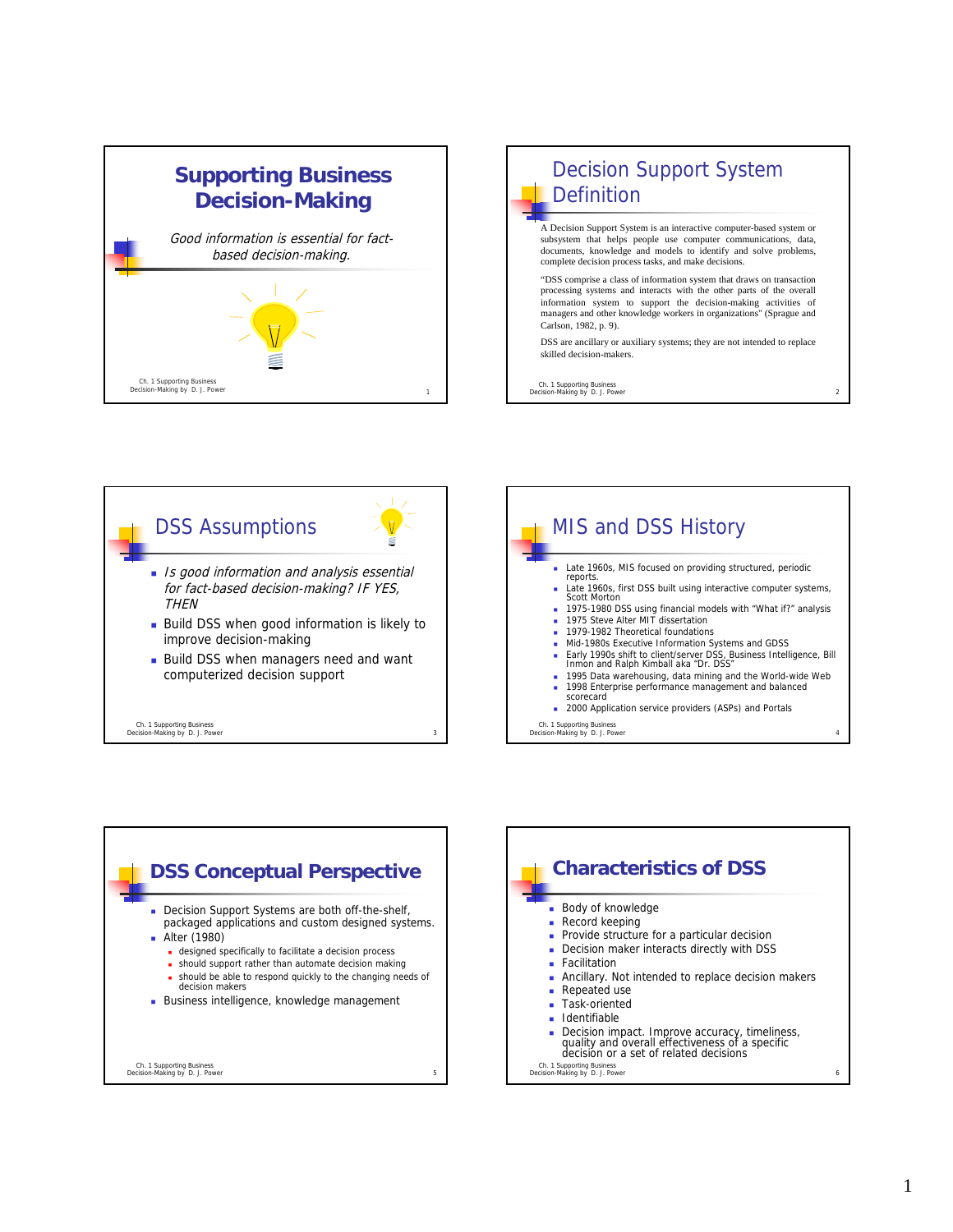







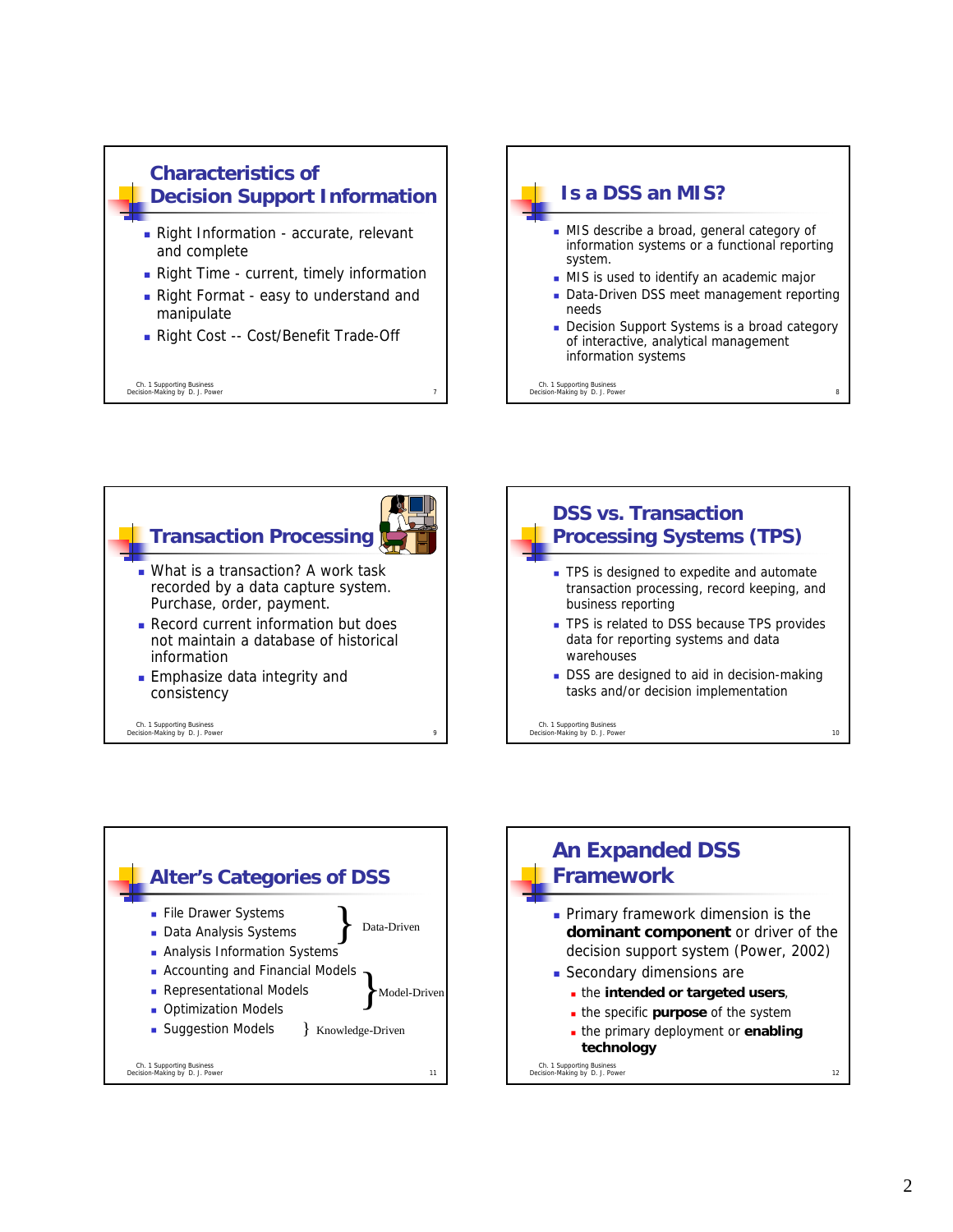Identify the system component that provides primary functionality  $\rightarrow$ dominant component

- **Communications technologies**
- Data and data management
- Documents and document management
- Knowledge base and processing
- Models and model processing

Ch. 1 Supporting Business Decision-Making by D. J. Power 13







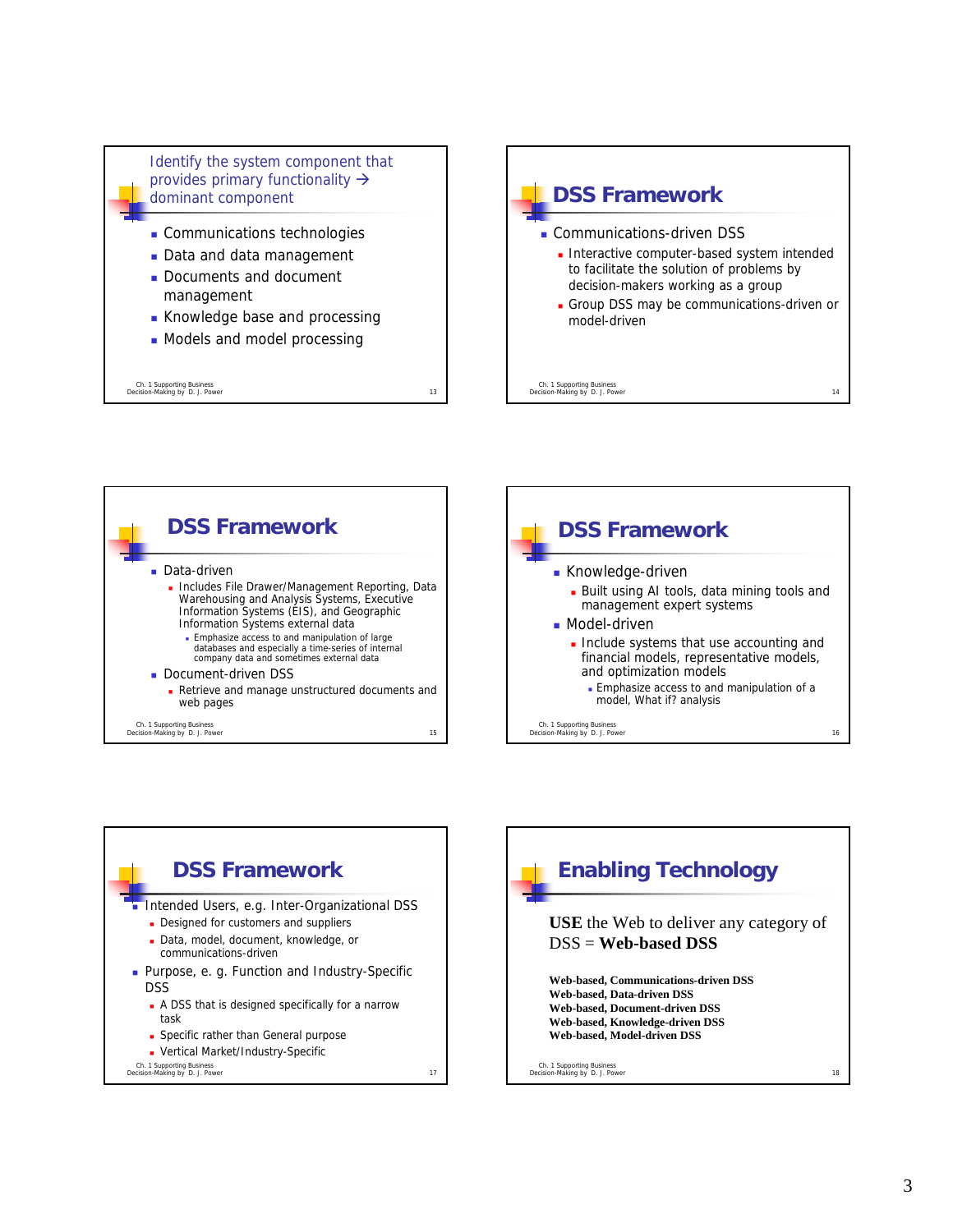